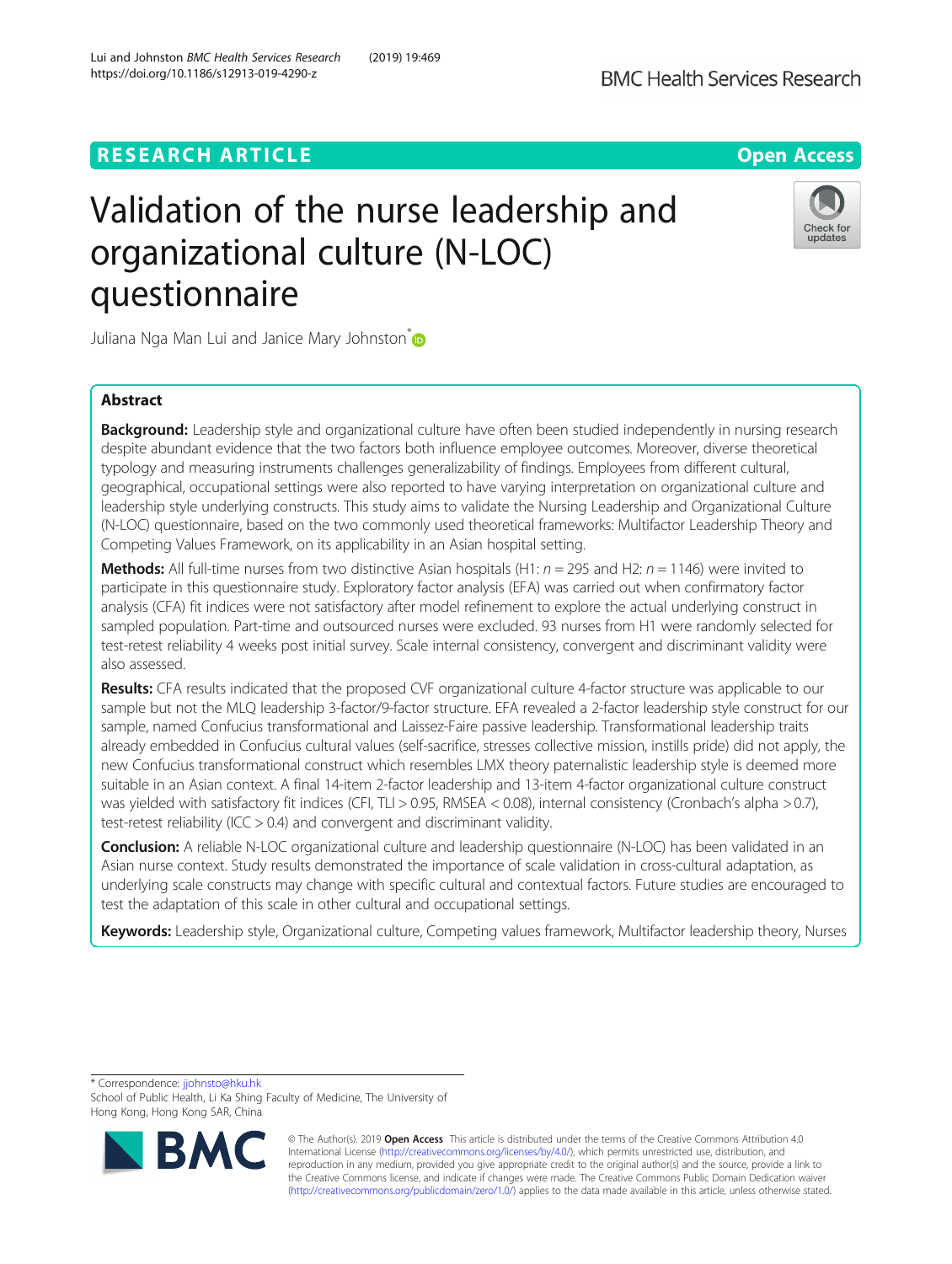# Background

Leadership style is defined as the interactive influence of accepted leaders on employees to achieve desired organizational outcomes [\[1\]](#page-8-0), while organizational culture is a reflection of a set of shared fundamental beliefs, assumptions and common practices [\[2\]](#page-8-0). Despite abundant evidence in literature that leadership and organizational culture are two interlinked factors influencing employee outcomes (employee effectiveness, commitment, perfor-mance and satisfaction) in organizational theory [[3](#page-8-0)–[6](#page-8-0)], these two factors were often studied independently in nursing research [[7](#page-8-0)–[9](#page-8-0)].

Diverse theoretical typology and measuring instruments for leadership style and organizational culture constructs challenges cross-study comparisons and generalizability of findings [[8](#page-8-0), [10](#page-8-0)–[17\]](#page-8-0). Moreover, employees from diverse geographical, occupational settings and cultural values were reported to have varying interpretation on organizational culture types and leadership style underlying constructs [[18](#page-8-0)–[21](#page-8-0)]. Existing organizational culture and leadership style theories and questionnaires are well-established in Western business settings [[22,](#page-8-0) [23](#page-8-0)], however the generalizability and validity of these constructs remain underexplored in an Asian hospital setting.

Multifactor Leadership Theory (MLT), a commonly used leadership theory in nursing research, classifies leadership styles into three categories: transformational, transactional, and Laissez-Faire. Transactional leaders guide their employees to work within existing organizational cultures by providing performance-based reward. Transformational leaders alter existing organizational cultures to align with a new inspirational vision, motivating followers to demonstrate self-conscious performance [[24](#page-8-0)]. Lassez-Faire leaders avoid taking up leadership responsibilities, or provides minimal guidance, lack of oversight, being absent when subordinates are in need of leadership and only responsive to major problems [[15](#page-8-0)]. Transformational leadership is the most effective leadership style relating with positive employee outcomes such as improved work productivity, while having a more longlasting effect on organizational outcomes than transactional leadership style [[24](#page-8-0)]. Whereas Laissez-Faire leadership has been described as the least effective style, relating with lowered employee productivity and work engagement [[25\]](#page-8-0).

The Competing Values Framework (CVF) is a commonly used organizational culture theory used in healthcare research [[7](#page-8-0), [8](#page-8-0)]. CVF categorizes organizational culture into four distinct typologies: group, developmental, rational and hierarchical [\[23](#page-8-0)]. Group culture focuses on internal employee concerns and encourages commitment through teamwork, participation, and communication [\[26\]](#page-8-0). Organizations with group cultures are employee-centric and provide a friendly and warm family-like environments.

Organizations with rational cultures are results-oriented, encouraging a competitive and effective atmosphere to aim at gaining market share. Organizations with developmental cultures focus on innovation and entrepreneurship, encouraging constant changes and risk-taking behaviour throughout the company. Organizations with hierarchical cultures are rules-oriented, promoting standardized timely procedural outputs guided by internal procedures and policies. Different organizational culture types may yield varying employee outcomes, nurses working in group-oriented cultures were found to have higher work engagement and lower turnover intention than those working in hierarchical dominant cultures [[7](#page-8-0), [8](#page-8-0)]. The CVF does not favor one culture type and suggests the distinct organizational cultures may exist concurrently within the institution [\[23\]](#page-8-0).

This study aims to validate the Nursing Leadership and Organizational Culture (N-LOC) questionnaire, based on the two commonly used theoretical frameworks: MLT and CVF, on its applicability in an Asian hospital setting.

# Methods

# Setting

Two acute care hospitals in Hong Kong with distinctive organizational structures, hospital size, patient characteristics, management style and workplace demands were selected for this validation study. The historical and contextual characteristics of the two hospitals are similar each having a long operating history (> 100 years), similar religious affiliation, mission and vision statements.

#### Sample

The pilot study was carried out among all full-time nurses at H1 ( $n = 295$ ) for model fitness testing and refinement purposes. It is recommended to have a sample size of ten cases per item for CFA analysis [[27](#page-8-0)], and to confirm the construct validity of the reduced questionnaire in a separate and distinct study population [[28,](#page-8-0) [29\]](#page-8-0), therefore data collected from all full-time nurses from H2 ( $n = 1146$ ) in the main study was used to confirm the generalizability of the reduced questionnaire structure from the pilot study at H1. Part-time and outsourced nurses were excluded in this study.

Survey packets containing: 1) an information sheet, 2) a unique identification number (UIN) labelled survey, 3) a self-sealed return envelope, and 4) a response incentive (valued at less than 1USD each) were prepared and delivered to each nurse's primary work location. A UIN was generated for each nurse based on nurse roster information prepared by the central nursing department at each hospital, only the senior research assistant had access to the master data file linking the UIN to the personal data necessary to prepare UIN labelled surveys,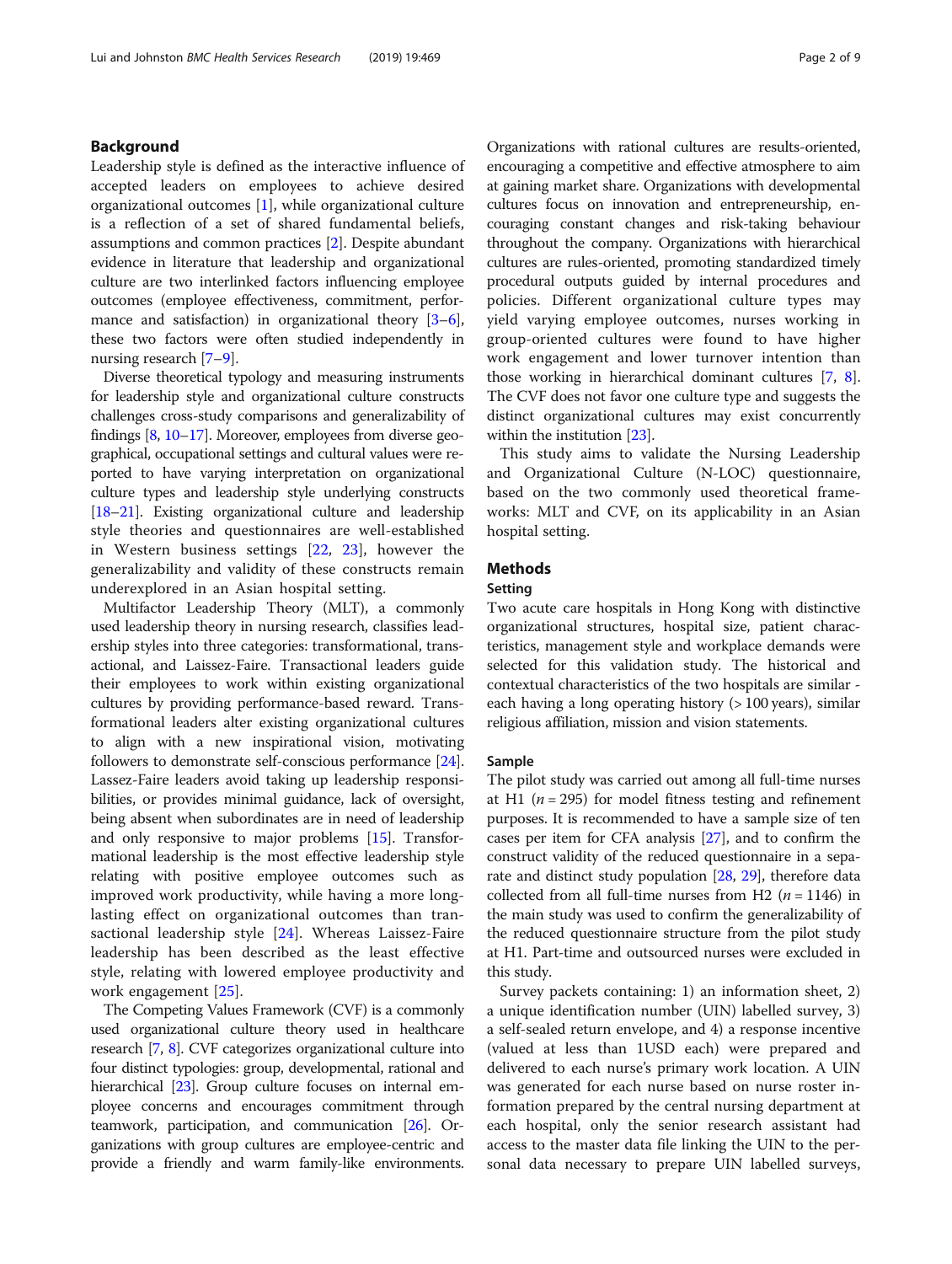return envelopes, and follow up surveys for nonresponders. All data used for analysis was de-identified. Follow up questionnaires were sent to non-respondents one-month post-initial contact to achieve highest possible response rates.

# Nurse leadership and organizational culture (N-LOC) questionnaire

The preliminary questionnaire included 62 items (leadership style: 36 items, organizational culture: 20 items, demographics: 6 items). Leadership style was measured by MLQ rated on a 7-point Likert scale (1, Not at all - 7, frequently, if not always) [[22\]](#page-8-0). The previously validated MLQ has three domains:- transformational, transactional and Laissez-Faire, and nine subdomains:- contingent reward (CR) (4 items), management by exception active (MBEA) (4 items), management by exception passive (MBEP) (4 items), individualized consideration (IC) (4 items), idealized influence attributed (IIa) (4 items), idealized influence behavior (IIb) (4 items), inspirational motivation (IM) (4 items), intellectual stimulation (IS) (4 items) (subdomain descriptions listed in Additional file [1:](#page-7-0) Table S1). Item wordings were not shown due to MLQ questionnaire copyright restrictions (license was purchased for questionnaire copies in this study).

Organizational culture was measured by CVF questionnaire rated on a 5-point Likert scale (1:strongly disagree – 5: strongly agree) [\[8](#page-8-0)], and includes four domains: group (5 items), developmental (5 items), rational (5 items) and hierarchical (5 items) [[23\]](#page-8-0) (domain descriptions listed in Additional file [1:](#page-7-0) Table S1). Demographics items asked for nurses' age, gender, shift, education, rank and primary working location.

# Translation and content validity

The questionnaire was back-translated from English - Cantonese Chinese - English by two public health researchers. The translation and content validity were assessed by a panel of seven international and local experts, including Cantonese-speaking nurses, nursing managers and psychometrics experts, and moderated by an 'editor-in-chief' to achieve consensus.

# Model fitness and refinement

Confirmatory factor analysis (CFA) using maximum likelihood estimation and pairwise deletion of missing values was used to establish scale factor structures [\[30](#page-8-0)]. To improve model fitness, items with factor loading < 0.4 and standardized residual covariance > 1.96 or <  $-1.96$  ( $p < 0.05$ ) were deleted. Between error variance paths were added if modification indices were greater than six and supported by theory or prior research [\[31\]](#page-8-0).

# CFA fit indices

Model fit was evaluated using the comparative fit index (CFI), Tucker Lewis index (TLI), Goodness-of-fit index (GFI), standardized root-mean-square residual (SRMR) and root mean square error of approximation (RMSEA). Test values of 1) CFI, TLI and GFI > 0.90 and 2) SRMR and RMSEA  $< 0.08$  were used to assess model fit [[32\]](#page-8-0).

For scales that did not yield satisfactory CFA fit indices after the model refinement process an exploratory factor analysis (EFA) with Oblimin rotation was used to identify the underlying construct. Items with low factor loading  $( $0.4$ )$  and items that cross-loaded across multiple domains were removed.

#### Test-retest reliability

Ninety-three nurses were randomly selected in H1 to carry out test-retest reliability using intra-class correlation coefficient (ICC) two-way random measurement. Sample size for test-retest reliability was determined by the "pwr" R software package, assuming alpha of 0.05, power of 0.8 and dropout rate of 60%. Moderate and excellent reliability were indicated by ICC values of 0.4–0.74, and  $\geq$  0.75 respectively. Internal consistency of the domains and subdomains was evaluated using Cronbach's alpha coefficient with > 0.7 considered acceptable and over 0.8 excellent.

#### Convergent and discriminant validity

Convergent validity was supported if 1) group, rational and developmental culture were positively associated with transformational leadership, and 2) hierarchical leadership was positively correlated with Laissez-Faire leadership. While discriminant validity was supported if 1) group, rational and developmental cultures were negatively correlated with Laissez-Faire leadership, and 2) Lasseiz-Faire was negatively correlated with transformational leadership.

#### Statistical analysis

CFA was performed in R (version 3.4.1) using the "lavaan" package (version 0.5–23.1097). EFA, Cronbach alpha, ICC values and Pearson correlation coefficients were calculated using SPSS version 24.

#### Ethics approval

Ethics approval was obtained from the Institutional Review Board of the University of Hong Kong/Hospital Authority Hong Kong West Cluster (HKU/HA HKW IRB) (reference number: UW 16–102) and Hospital Authority Kowloon West Cluster Research Ethics Committee (reference number: KW/EX-17-028(108–07)).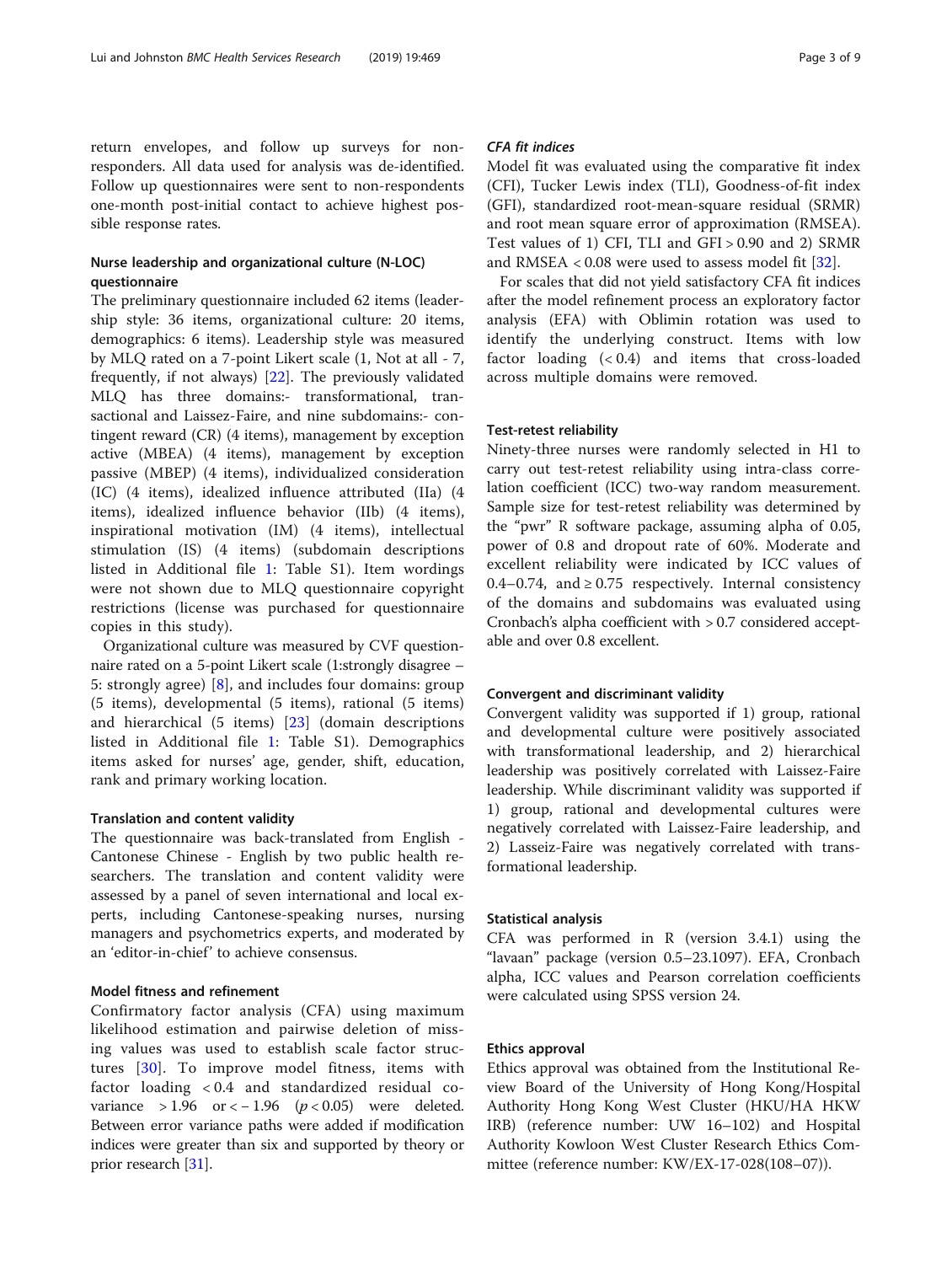# Results

One-hundred and eighty-five of 295 nurses at H1  $(RR_{H1} = 62.7%)$  completed the preliminary 62-item N-LOC questionnaire and 824 of 1146 nurses at H2  $(RR_{H2} = 71.9\%)$  completed the reduced 33-item N-LOC questionnaire (after model fitness and refinement process, results presented below). About 90% of nurses were female in both hospitals, whereas H2 vs H1 nurses were significantly younger, in more senior staff positions and more highly educated (Table 1). Seventy-one of 93 nurses at H1 (RR = 76.3%) completed the test-retest questionnaire.

Table 1 Nurse demographics and work characteristics at H1 and H2

| Characteristics                   | H <sub>0</sub><br>$(n = 185)$<br>n(%) | H1<br>$(n = 824)$<br>$n\frac{1}{2}$ | P-value |
|-----------------------------------|---------------------------------------|-------------------------------------|---------|
| Gender                            |                                       |                                     |         |
| Male                              | 19 (10.3)                             | 95 (11.5)                           | 0.72    |
| Female                            | 166 (89.7)                            | 729 (88.5)                          |         |
| Age Group                         |                                       |                                     |         |
| $\leq$ 21-30                      | 20(16.3)                              | 226 (28.4)                          | < 0.001 |
| $31 - 40$                         | 38 (30.8)                             | 196 (24.6)                          |         |
| $41 - 50$                         | 28 (22.8)                             | 263 (33.0)                          |         |
| $51 - 260$                        | 37(30.1)                              | 111 (13.9)                          |         |
| Education                         |                                       |                                     |         |
| Certificate/ Diploma              | 39 (28.3)                             | 72 (9.1)                            | < 0.001 |
| Associate Diploma/ Higher Diploma | 27 (19.5)                             | 47 (6.0)                            |         |
| Bachelor's Degree (BscN/BN)       | 48 (34.8)                             | 432 (54.8)                          |         |
| Postgraduate Degree               | 24 (17.4)                             | 237 (30.1)                          |         |
| Nurse Ranking                     |                                       |                                     |         |
| Junior staff (EN)                 | 58 (31.4)                             | 51(6.2)                             | < 0.001 |
| Junior staff (RN)                 | 98 (53.0)                             | 566 (68.7)                          |         |
| Middle management (APN/NC)        | 16(8.6)                               | 172 (20.9)                          |         |
| Senior management (WM/UM/DOM)     | 13(7.0)                               | 35(4.2)                             |         |
| Working Schedule                  |                                       |                                     | 0.08    |
| Shift schedule                    | 116 (76.3)                            | 664 (82.8)                          |         |
| Regular schedule (9 am-6 pm)      | 36 (23.7)                             | 138 (17.2)                          |         |
| Department                        |                                       |                                     | < 0.001 |
| $A\&F^a$                          |                                       | 46 (5.9)                            |         |
| GOPC/SOPC                         | 14(7.5)                               | 48 (6.1)                            |         |
| Medicine <sup>b</sup>             | 84 (45.4)                             | 309 (39.6)                          |         |
| Surgery <sup>c</sup>              | 68 (36.8)                             | 303 (38.8)                          |         |
| Others <sup>d</sup>               | 19 (10.3)                             | 75 (9.6)                            |         |

 $\frac{a}{b}$  A&E Accident and emergency<br><sup>b</sup> Medicine – includes medicine, geriatrics, pediatrics and intensive care unit (ICU)

<sup>c</sup> Surgery – includes surgery, obstetrics, gynecology and operation theatre d 0thers – includes administration, management, residential care, public health, rehabilitation, occupational Health, community nursing, mental health, psychiatry, addiction treatment and others

# Construct validity and internal consistency Leadership scale

CFA of the preliminary 36-item leadership scale for H1 was not satisfactory for the 9-factor subdomain structure as the five distinct transformational subdomain structures fail to form, cross-loading with each other. Two items belonging to the transactional MBEP subdomain asking on absence in leadership until problem arises or becomes persistent, loaded on the Laissez-Faire domain. All items belonging to the transactional MBEA subdomain loaded across multiple factors. and two transactional CR subdomain items asking on whether leaders spend time mentoring and considers individual capability differences cross-loaded with the transformational subdomains. Similarly, the 3-factor domain structure previously proposed by Kanste (Table [2\)](#page-4-0) [\[27](#page-8-0), [32](#page-8-0)] did not converge to a satisfactory domain structure.

Thus, EFA was carried out on H1 data to explore the possibility of a different underlying construct in our population. However, multiple cross-loading items occluded the underlying factor structure, therefore model refinement procedures were carried out (deleting items with factor loadings < 0.40 followed by cross-loading items), yielding a final 14-item two-factor structure, which accounts for 64 and 71.8% of the total variance at H1 and H2 respectively (Table [3\)](#page-4-0). The two factors were named 'Laissez-Faire passive leadership' (6 items: 2 MBEP and 4 LF items) and 'Confucius transformational leadership' (8 items: 1IIa, 1 IIb, 2 IS, 2 IC and 2 IM items). Mean scores and standard deviations of items and domain constructs are listed in Table [4](#page-5-0). The original transformational leadership items that convey collective sense of group belonging or self-sacrificing spirit (e.g. IIa items where supervisors "extends beyond self-interest", "instills pride", IIb items where supervisors "stresses on collective mission", "have strong purpose") did not load onto the new Confucius-transformational domain.

The new two-factor structure was subsequently tested in H2 and satisfactory fit indices were obtained: CFI, TLI and GFI > 0.90, RMSEA and SRMR < 0.08 (except for H2 RMSEA =0.10). Cronbach alpha for Laissez-Faire Passive was 0.92 for H1 and 0.94 for H2 and for Confucius transformational 0.87 for H1 and 0.93 for H2.

#### Organizational culture scale

CFA on H1 data yielded a 13-item 4-factor structure after model refinement procedures: group culture (4 items), rational culture (3 items), development culture (3 items), and hierarchical culture (3 items) (Table [2](#page-4-0)). The 13-item 4-factor structure organizational culture scale was also tested using CFA with H2 data and yielded satisfactory fit indices.

Cronbach alpha for each domain by hospital (H1 and H2) were as follows: for group culture 0.76 and 0.80, for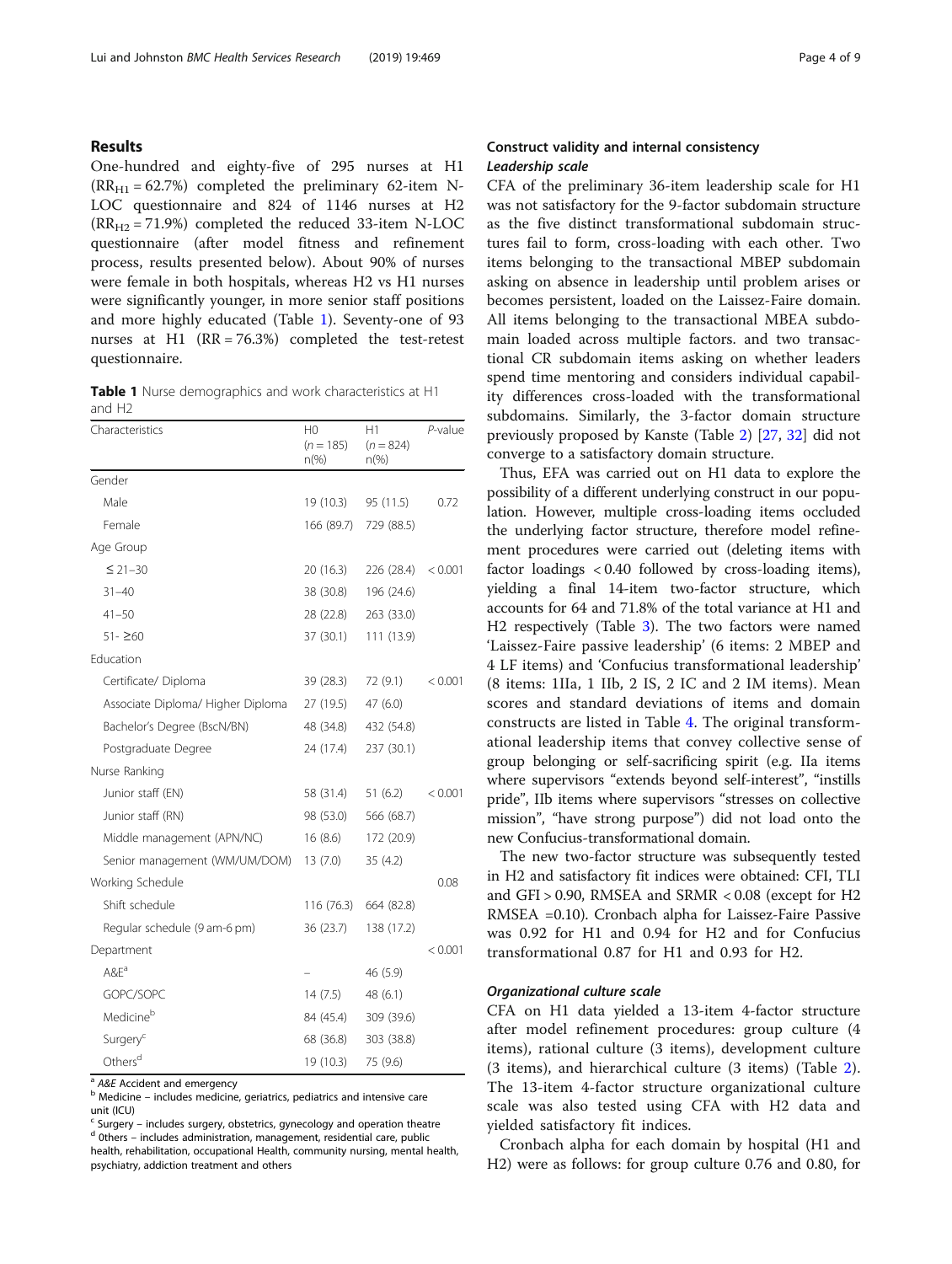<span id="page-4-0"></span>Table 2 Confirmatory factor analysis results of leadership and organizational culture scales

| Factors                       | Hospital       | <b>CFI</b> | TLI   | GFI   | <b>RMSEA</b>           | <b>SRMR</b> |
|-------------------------------|----------------|------------|-------|-------|------------------------|-------------|
| Leadership Scale              |                |            |       |       |                        |             |
| Before retesting with EFA     |                |            |       |       |                        |             |
| 9 factor (Bass)               | H1             | 0.773      | 0.744 | 0.918 | $0.091$ (0.085-0.097)  | 0.121       |
| 3 factor                      | H1             | 0.758      | 0.742 | 0.915 | $0.092$ (0.086-0.097)  | 0.099       |
| 3 factor reduced <sup>a</sup> | H1             | 0.779      | 0.759 | 0.948 | $0.100(0.092 - 0.107)$ | 0.099       |
| After retesting with EFA      |                |            |       |       |                        |             |
| 2 factor                      | H1             | 0.907      | 0.895 | 0.954 | $0.076(0.066 - 0.086)$ | 0.056       |
|                               | H <sub>2</sub> | 0.902      | 0.890 | 0.929 | $0.101$ (0.097-0.105)  | 0.039       |
| Organizational Culture        |                |            |       |       |                        |             |
| 4 factor (5 items)            | H1             | 0.812      | 0.782 | 0.978 | $0.106(0.096 - 0.117)$ | 0.079       |
| 4 factor (after reduction)    | H1             | 0.969      | 0.959 | 0.995 | $0.054(0.030 - 0.075)$ | 0.046       |
|                               | H <sub>2</sub> | 0.948      | 0.931 | 0.994 | $0.073(0.066 - 0.082)$ | 0.045       |

<sup>a</sup> after deleting item loadings < 0.4 and standardized residuals > 1.96 or < −1.96

rational culture 0.82 and 0.81, for developmental culture 0.79 and 0.85, and for hierarchical culture 0.75 and 0.75.

#### Test-retest reliability

Four-week test-retest ICC domain scores for the leadership and culture scales at H1 achieved moderate reliability, ranging between 0.51–0.71.

| <b>Table 3</b> Exploratory factor analysis results (oblimin rotation) for |  |  |  |
|---------------------------------------------------------------------------|--|--|--|
| leadership scale at H1 and H2                                             |  |  |  |

| Leadership Style <sup>a</sup>           | H1                  | H <sub>2</sub>      |
|-----------------------------------------|---------------------|---------------------|
|                                         | (64.0%<br>variance) | (71.8%<br>variance) |
| Confucius Transformational              |                     |                     |
| Promotes development                    | 0.865               | 0.867               |
| Encourages different problem approaches | 0.855               | 0.820               |
| Considers individual differences        | 0.851               | 0.856               |
| Brings up new ways to finish tasks      | 0.837               | 0.853               |
| Articulate vision                       | 0.795               | 0.900               |
| Considers morality of decisions         | 0.780               | 0.756               |
| Behaviour earns our respect             | 0.690               | 0.687               |
| Confident in reaching goals             | 0.708               | 0.879               |
| Laissez- Faire-passive                  |                     |                     |
| Reacts only to persistent problems      | 0.817               | 0.811               |
| Reacts when problems arise              | 0.797               | 0.831               |
| Avoids deciding                         | 0.774               | 0.928               |
| Unavailable when needed                 | 0.756               | 0.853               |
| Stay away from issues                   | 0.756               | 0.837               |
| Delays responding                       | 0.712               | 0.876               |

<sup>a</sup> Brief item labels were only provided for leadership scale due to

copyright restrictions

#### Convergent and discriminant validity

Convergent validity was supported, where group, rational and developmental cultures were moderately positively associated with each other (Table [5](#page-6-0)). Whereas weak to moderate positive correlations were observed between 1) hierarchical culture and Laissez-Faire passive leadership and 2) group, rational and developmental culture with Confucius-Transformational leadership.

Divergent validity was also demonstrated, Confucius transformational and Laissez-Faire passive subdomains within the leadership style domain showed moderate to strong negative correlation (H1: -0.433, H2: − 0.555) with each other. Whereas group, rational and developmental cultures showed weak to moderate negative correlations with hierarchical culture. Weak to moderate negative correlations were also observed between the scales for 1) hierarchical culture and transformational leadership and 2) group, rational and developmental culture with Laissez-Faire passive leadership.

## **Discussion**

A reliable leadership and organizational culture questionnaire (N-LOC) was developed and validated amongst nurses working in two independent public hospitals in Asia. High internal consistency was achieved. Convergent and divergent validity was supported within and between scales. Several cross-cultural and occupational scale adaptation challenges occurred during the leadership scale validation process.

### Leadership style scale factor structure

The new 2-factor leadership domain structure extends Luo's findings in a Chinese hotel industry leadership scale validation study, in which the structure applies across occupations in an Asian setting [[21\]](#page-8-0). This confirms the importance of testing questionnaire validity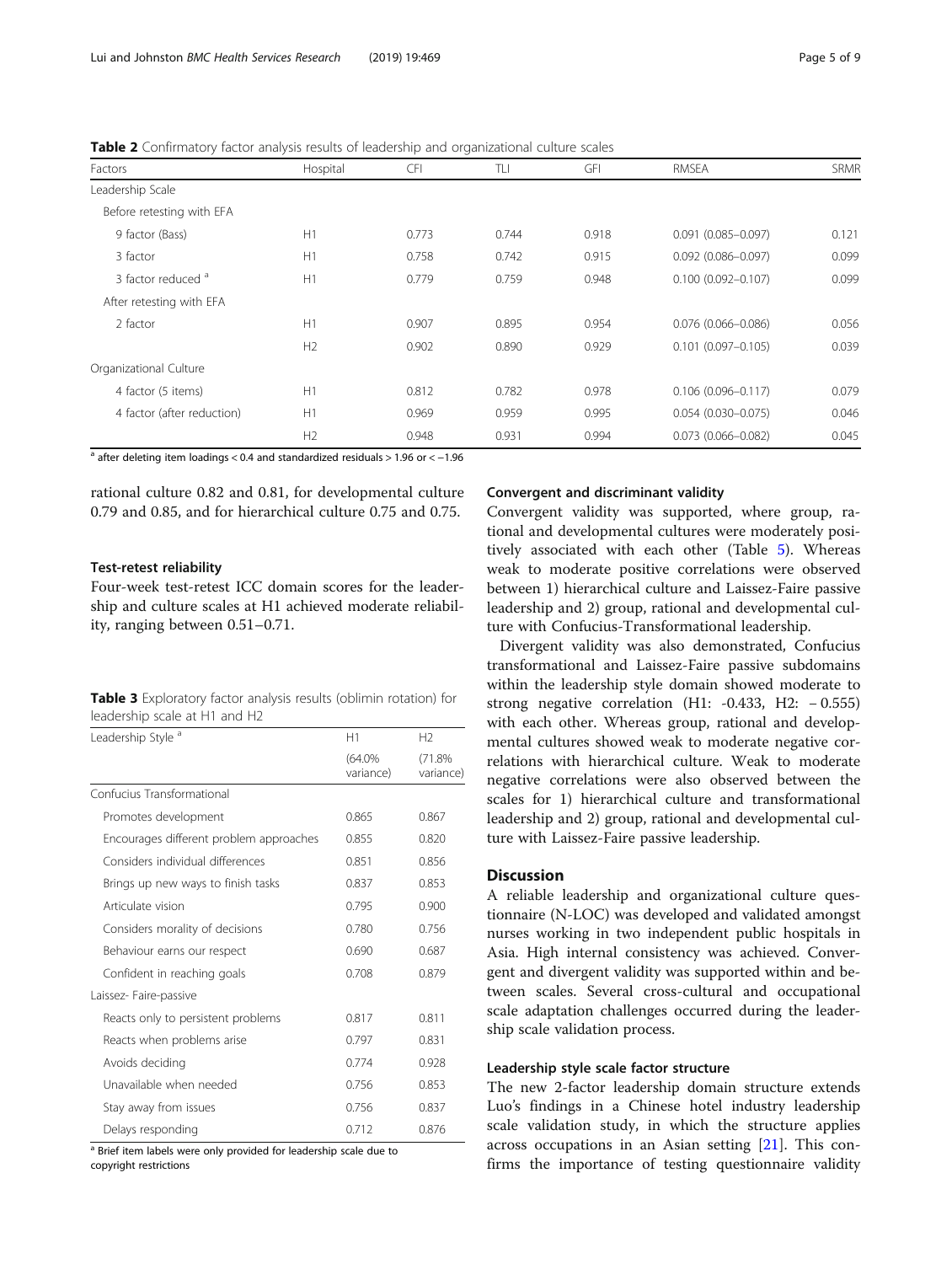# <span id="page-5-0"></span>Table 4 Means, standard deviations of items and domains

|                                                                                                                    | H1          | H <sub>2</sub> |
|--------------------------------------------------------------------------------------------------------------------|-------------|----------------|
| Leadership Style <sup>a</sup>                                                                                      | Mean (sd)   | Mean (sd)      |
| Lasseiz Faire Passive (LFP)                                                                                        | 1.96(0.83)  | 1.96(0.99)     |
| Reacts when problems arise                                                                                         | 1.96(1.13)  | 1.91(1.21)     |
| Reacts only to persistent problems                                                                                 | 2.28(0.99)  | 2.24(1.11)     |
| Stay away from issues                                                                                              | 2.02(0.96)  | 1.93(1.09)     |
| Unavailable when needed                                                                                            | 1.99(1.14)  | 2.01(1.13)     |
| Avoids deciding                                                                                                    | 1.76(1.10)  | 1.89(1.14)     |
| Delays responding                                                                                                  | 1.76 (1.08) | 1.81(1.16)     |
| Confucius transformational (CT)                                                                                    | 2.12(0.73)  | 1.87(0.80)     |
| Behaviour earns our respect                                                                                        | 2.09(0.99)  | 1.85(0.99)     |
| Considers morality of decisions                                                                                    | 2.22(0.89)  | 2.04(0.90)     |
| Encourages different problem approaches                                                                            | 2.14(0.90)  | 2.00(0.93)     |
| Brings up new ways to finish tasks                                                                                 | 2.02(0.89)  | 1.93(0.93)     |
| Considers individual differences                                                                                   | 2.06(0.96)  | 1.88(0.97)     |
| Promotes development                                                                                               | 2.01(0.96)  | 1.81(0.99)     |
| Articulate vision                                                                                                  | 2.07(0.85)  | 1.62(0.99)     |
| Confident in reaching goals                                                                                        | 2.40(0.80)  | 1.85(0.97)     |
| Organizational Culture                                                                                             |             |                |
| Group (GRP)                                                                                                        | 3.09(0.64)  | 2.84(0.69)     |
| Our hospital deals with the changes on the work-related<br>procedure and process flexibly                          | 3.12(0.81)  | 2.60(0.92)     |
| The relationship among all staffs is built on the basis of<br>strong mutual confidence and cooperation             | 2.95(0.90)  | 2.89(0.91)     |
| When performing a task, departments in the hospital<br>cooperate with one another well                             | 3.04(0.81)  | 2.79(0.87)     |
| Our nurses has confidence in other nurses' job ability                                                             | 3.23(0.86)  | 3.06(0.81)     |
| Rational (RAT)                                                                                                     | 3.21(0.69)  | 2.90(0.73)     |
| Our hospital is well organized to facilitate functions<br>of each specialty                                        | 3.03(0.77)  | 2.81 (0.84)    |
| Our hospital continuously pursues new methods in order<br>to perform works effectively                             | 3.09(0.83)  | 2.70(0.89)     |
| Our hospital has the detailed manual of the work                                                                   | 3.50 (0.81) | 3.20(0.84)     |
| Developmental (DEV)                                                                                                | 2.79 (0.70) | 2.67(0.77)     |
| On behalf of the development of the hospital, our staff<br>is willing to give up their own interest                | 2.62 (0.94) | 2.54(0.90)     |
| Our staff shares the goal of the hospital and struggles<br>to accomplish it                                        | 2.90(0.77)  | 2.71(0.85)     |
| Our staff has strong self-confidence on the hospital image                                                         | 2.84(0.79)  | 2.75(0.89)     |
| Hierarchical (HIE)                                                                                                 | 3.62 (0.73) | 3.60(0.77)     |
| A bureaucratic mood still exists in our hospital                                                                   | 3.68(0.88)  | 3.70(0.97)     |
| It takes a relatively long time for the experienced staff<br>from outside to adjust to the culture of our hospital | 3.60 (0.84) | 3.43(0.88)     |
| It often takes long time for top-level managers to reflect<br>lower level staff's opinions in decision making      | 3.59 (0.94) | 3.65(0.98)     |

 $a^{\overline{a}}$  Brief item labels were only provided for leadership scale due to copyright restrictions

The boldface represents the composite average score for the relevant domain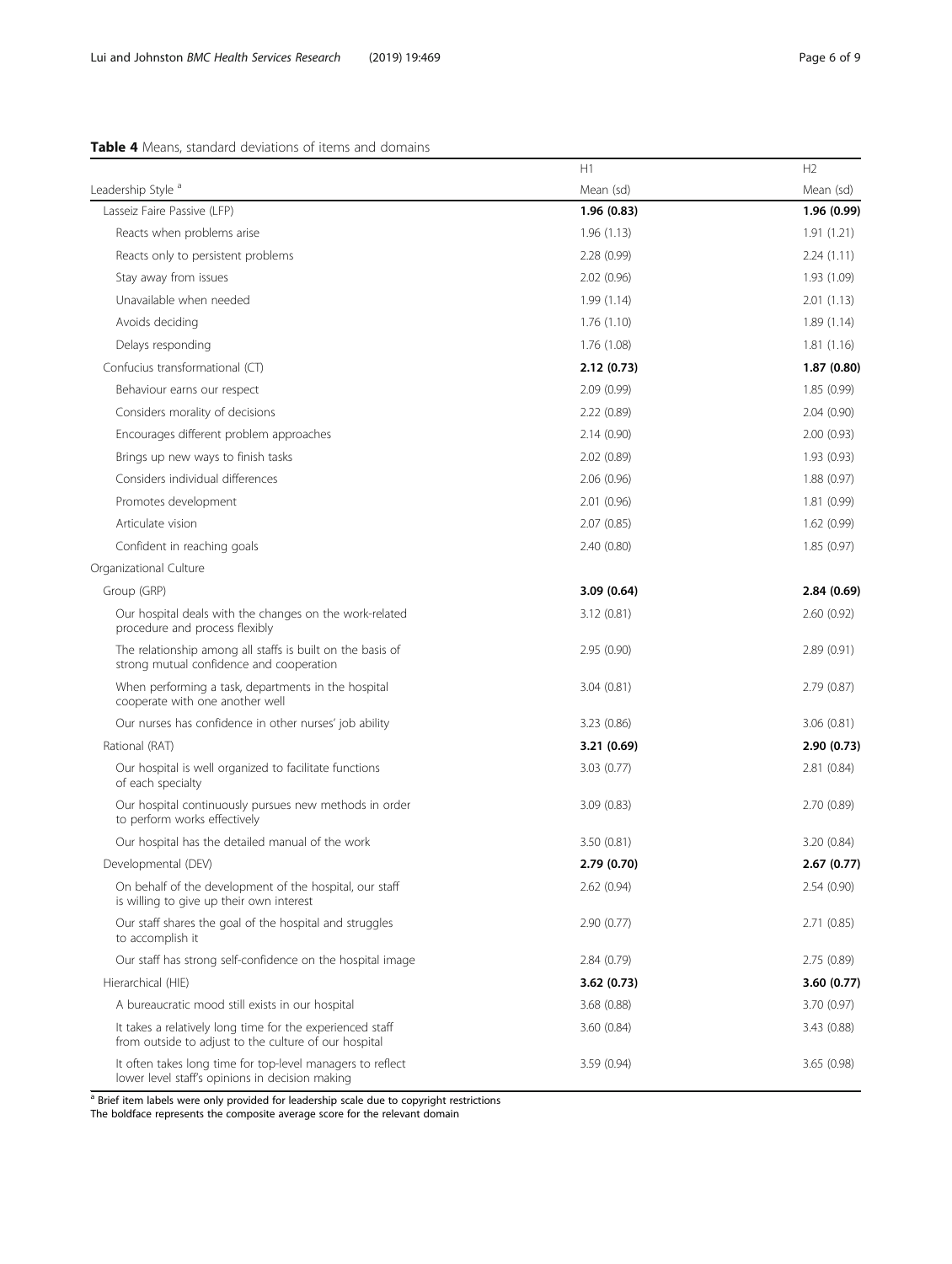| H1                              | TF                | LFP                  | GRP               | RAT               | DEV                  | <b>HIE</b> |
|---------------------------------|-------------------|----------------------|-------------------|-------------------|----------------------|------------|
| Leadership Style                |                   |                      |                   |                   |                      |            |
| Confucius Transformational (CT) |                   |                      |                   |                   |                      |            |
| Lasseiz-Faire Passive (LFP)     | $-.433a$          |                      |                   |                   |                      |            |
| Organizational Culture          |                   |                      |                   |                   |                      |            |
| Group (GRP)                     | .435 <sup>a</sup> | $-.331a$             | 1                 |                   |                      |            |
| Rational (RAT)                  | .431 <sup>a</sup> | $-.327$ <sup>a</sup> | .612 <sup>a</sup> |                   |                      |            |
| Developmental (DEV)             | .454 <sup>a</sup> | $-.206a$             | .669 <sup>a</sup> | .584 <sup>a</sup> | $\mathbf{1}$         |            |
| Hierarchical (HIE)              | $-.398a$          | .369 <sup>a</sup>    | $-.315a$          | $-.261a$          | $-.296a$             |            |
| H <sub>2</sub>                  | TF                | <b>LFP</b>           | GRP               | RAT               | DEV                  | <b>HIE</b> |
| Leadership Style                |                   |                      |                   |                   |                      |            |
| Confucius Transformational (CT) |                   |                      |                   |                   |                      |            |
| Lasseiz-Faire Passive (LFP)     | $-.555^a$         |                      |                   |                   |                      |            |
| Organizational Culture          |                   |                      |                   |                   |                      |            |
| Group (GRP)                     | .459 <sup>a</sup> | $-.392a$             | 1                 |                   |                      |            |
| Rational (RAT)                  | .458 <sup>a</sup> | $-.383a$             | .708 <sup>a</sup> | 1                 |                      |            |
| Developmental (DEV)             | .371 <sup>a</sup> | $-.272$ <sup>a</sup> | .624 <sup>a</sup> | $.585^{\circ}$    | 1                    |            |
| Hierarchical (HIE)              | $-.211a$          | .297a                | $-.234a$          | $-.196a$          | $-.167$ <sup>a</sup> |            |

<span id="page-6-0"></span>**Table 5** Correlation matrix of leadership style and organizational culture factor constructs

<sup>a</sup>Correlation is significant at the 0.01 level (2-tailed)

and reliability when applying adopted questionnaires in different cultural or occupational contexts.

The new Confucius transformational leadership domain includes elements within the paternalistic leadership style under the Leader-Member Exchange theory (LMX) [[33](#page-8-0)], studies showed resemblance between transformational and paternalistic leadership styles [\[34\]](#page-8-0). Paternalistic leadership is strongly rooted in Confucian principles fundamental in Asian cultures, such as "filial piety" (respect to parents, seniors and ancestors), "humaneness" (care to others) and "ritual consciousness" (respect for rituals in regulating righteous human actions and morale (li)). Despite shared elements with transformational leadership such as 1) challenging subordinates intellectually, 2) taking care of subordinate emotions and 3) communicating vision, other transformational leadership elements such as delegation and empowerment do not apply in both paternalistic leadership and our new Confucius transformational leadership domain [\[35\]](#page-8-0).

Chen observed that communicating vision across organizations may not be a critical component in paternalistic leadership in Asian settings, as employees already seek common cultural value goals based on Confucian principles [[35\]](#page-8-0). This may also explain why certain MLQ items (e.g. IIb item "stresses collective mission", IIa item "instills pride as their subordinates") failed to load on the Confucius transformational leadership domain, as such virtues are already embedded in Asian culture and not deliberately emphasized by leaders.

Furthermore, other distinctive features of paternalistic leadership include centralized decision-making, highpower distance and non-questioning subordination amongst employees [[33](#page-8-0)]. Leaders pose as authoritative figures in Asian culture  $[35]$  $[35]$  $[35]$ , thus items (e.g. IIa item" builds respect", IM items "articulates future vision" and "expressing confidence in goal attainment") using terminology such as "articulate" or "expressing confidence" fits into the Confucius transformational construct, but IM items using terminology such as "talks optimistically/enthusiastically" do not. Items written in colloquial phrases such as MBEP item " ain't broke, don't fix " may not readily apply in other cultural contexts and did not load into our finalized constructs. This highlights the importance of translation and cultural understanding when using scales developed for the West in the East.

Research on paternalistic leadership effectiveness applies to both Eastern and Western countries (China, Turkey, Mexico, Pakistan, Russia, Romania, United States, Germany, Israel and Canada) [[36](#page-8-0)–[39\]](#page-8-0). Nonetheless, availability of valid and standardized scales on paternalistic leadership are limited. Items from existing paternalistic leadership scales were found to resemble with MLQ items [\[33](#page-8-0)]. Several MLQ factor structure challenges are universal despite demographic differences in sampled populations. Transactional MBEA and CR subdomains resulted in high cross-domain correlations, contributing to construct instability and thus low scale reliability  $[40-42]$  $[40-42]$  $[40-42]$  $[40-42]$ . These two domains did not remain after the cross-loading itemized deletion process during the EFA analysis. Deletion of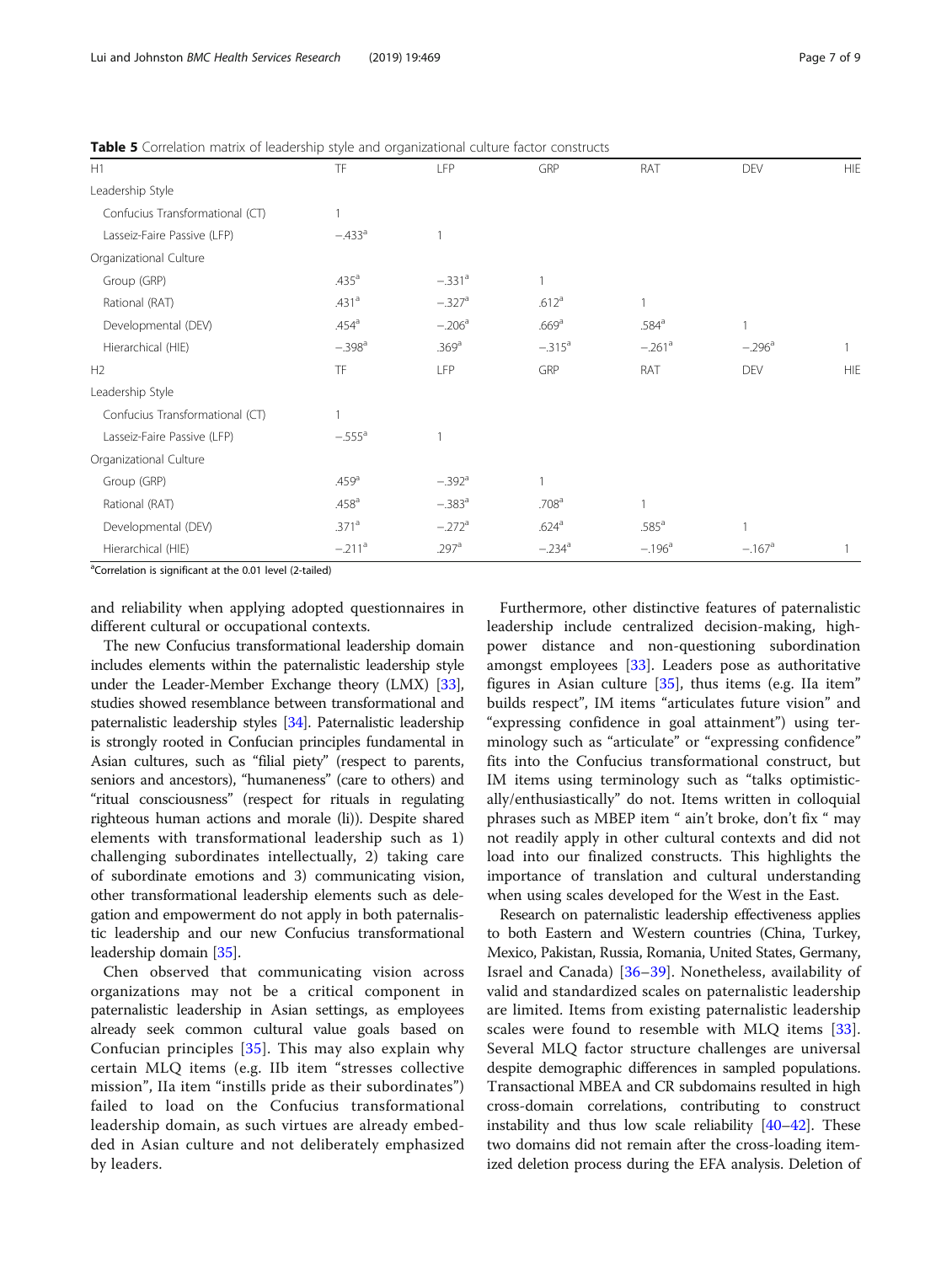<span id="page-7-0"></span>the MBEA domain corresponds with many previous studies [\[43](#page-8-0)–[45](#page-8-0)]. Deletion of both the MBEA and CR domains, resulting in a two-factor MLQ model in hospital nurse setting was also previously suggested by Bycio and confirmed in this study [\[42\]](#page-8-0). The combination of MBEP and LF constructs into a "Lasseiz Faire-passive" (LFP) domain obtained in our EFA analysis was also supported in prior nurse leadership research, supporting the generalizability of this construct across cultures [[40,](#page-8-0) [46\]](#page-8-0).

#### Organizational culture scale factor structure

CFA analysis on the organizational culture scale yielded a 13-item 4-factor structure after model refinement, the proposed structure was shown to apply within the study context, except for individual items referring to hospital policy management. As Hong Kong public hospitals are managed under an independent body, Hospital Authority (HA), most budgets, strategic planning, work manuals and human resource policies are set by HA [[47](#page-8-0)]. Therefore, items such as "hospital adjusts budget scheme and process of work according to changing circumstances", "hospital has detailed manual of work" and "hospital adopts topdown decision-making system" did not readily apply to our surveyed context were eliminated.

#### Limitations

Despite inviting all full-time nurses in H1 to participate, the statistical power of the sample was inadequate. Thus, validation results were confirmed with data from H2. However, data from H2 was collected 6 months after H1 when external stressors (e.g. utilization rate fluctuations due to flu surge) may have differed. Nonetheless, factor structure and underlying constructs appear to be stable across time and hospital. Additionally, our data set comprised of self-reported leadership style ratings may be subject to social desirability bias. Thus, strict precautionary measures to protect confidentiality and anonymity were applied, such as emphasizing in information sheets and promotional seminar sessions at hospitals that completed surveys would be sealed in envelopes, stripped of personal identification and only collected, handled and opened by university research assistants not affiliated with the hospitals. The final report generated for hospitals will show only aggregate-level data.

# Conclusion

The N-LOC questionnaire was validated amongst nurses working in two distinctive Asian hospitals, yielding a 14 item 2-factor leadership and 13-item 4-factor organizational culture construct with satisfactory reliability. CFA results indicated that the proposed CVF organizational culture 4-factor structure was applicable to our sample but not the MLQ leadership 3-factor/9-factor structure. EFA revealed a 2-factor leadership style construct for our

sample, which was named Confucius transformational and Laissez-Faire passive leadership. Transformational leadership traits already embedded in Confucius cultural values (self-sacrifice, stresses collective mission, instills pride) did not apply, where the new Confucius transformational construct which resembles LMX theory paternalistic leadership style is deemed more suitable in an Asian context. Study results demonstrated the importance of scale validation in cross-cultural adaptation, as underlying scale constructs may change with specific cultural and contextual factors. Future studies are encouraged to test the adaptation of this scale in other cultural and occupational settings.

# Additional file

[Additional file 1:](https://doi.org/10.1186/s12913-019-4290-z) Table S1. Domains and descriptions of original 9factor MLQ full range leadership theory and 4-factor CVF organizational culture questionnaire. (DOCX 17 kb)

#### Abbreviations

A&E: Accident and emergency; APN: Advanced practitioner nurses; CFA: Confirmatory factor analysis; CFI: Comparative fit index; CR: Contingent reward; CVF: Competing Values Framework; DOM: Department operations manager; EFA: Exploratory factor analysis; EN: Enrolled nurses; GFI: Goodnessof-fit index; H1: Hospital 1; H2: Hospital 2; HA: Hospital Authority; IC: Individualized consideration; ICC: Intraclass correlation coefficient; ICC: Intra-class correlation coefficient; ICU: Intensive care unit; IIa: Idealized influence attributed; IIb: Idealized influence behavior; IM: Inspirational motivation; IS: Intellectual stimulation; LMX: Leader-Member Exchange theory; MBEA: Management by exception active; MBEP: Management by exception passive; MLQ: Multifactor Leadership Questionnaire; MLT: Multifactor Leadership Theory; N-LOC: Nurse Leadership and Organizational Culture Questionnaire; RMSEA: Root mean square error of approximation; RN: Registered nurses; RR: Response rate; SRMR: Standardized root-mean-square residual; TLI: Tucker-Lewis index; UIN: Unique identification code; UM: Unit manager; WM: Ward manager

#### Acknowledgements

The authors would like the following international experts and nurse managers in contributing to our questionnaire validation and translation process: Mr. Anders Yuen, Ms. Viola Lee, Dr. Sarah Kagan, Dr. Helen Teng, Dr. Julia Tang, Ms. Cynthia Yau, Dr. Coco Chen. We would also like to thank all department operation managers, ward managers and frontline nursing staff for their participation and encouragement despite their heavy workload.

#### Authors' contributions

Study design, data analysis and interpretation: JMJ and JNML; statistical analysis: JNML; supervision and mentorship: JMJ. The manuscript was prepared and approved by all authors.

#### Funding

The author(s) received no specific funding for this work.

#### Availability of data and materials

The datasets used and/or analyzed during the current study are available from the corresponding author on reasonable request.

#### Ethics approval and consent to participate

Ethics approval was obtained from the Institutional Review Board of the University of Hong Kong/Hospital Authority Hong Kong West Cluster (HKU/ HA HKW IRB) (reference number: UW 16–102) and Hospital Authority Kowloon West Cluster Research Ethics Committee (reference number: KW/ EX-17-028(108–07)).